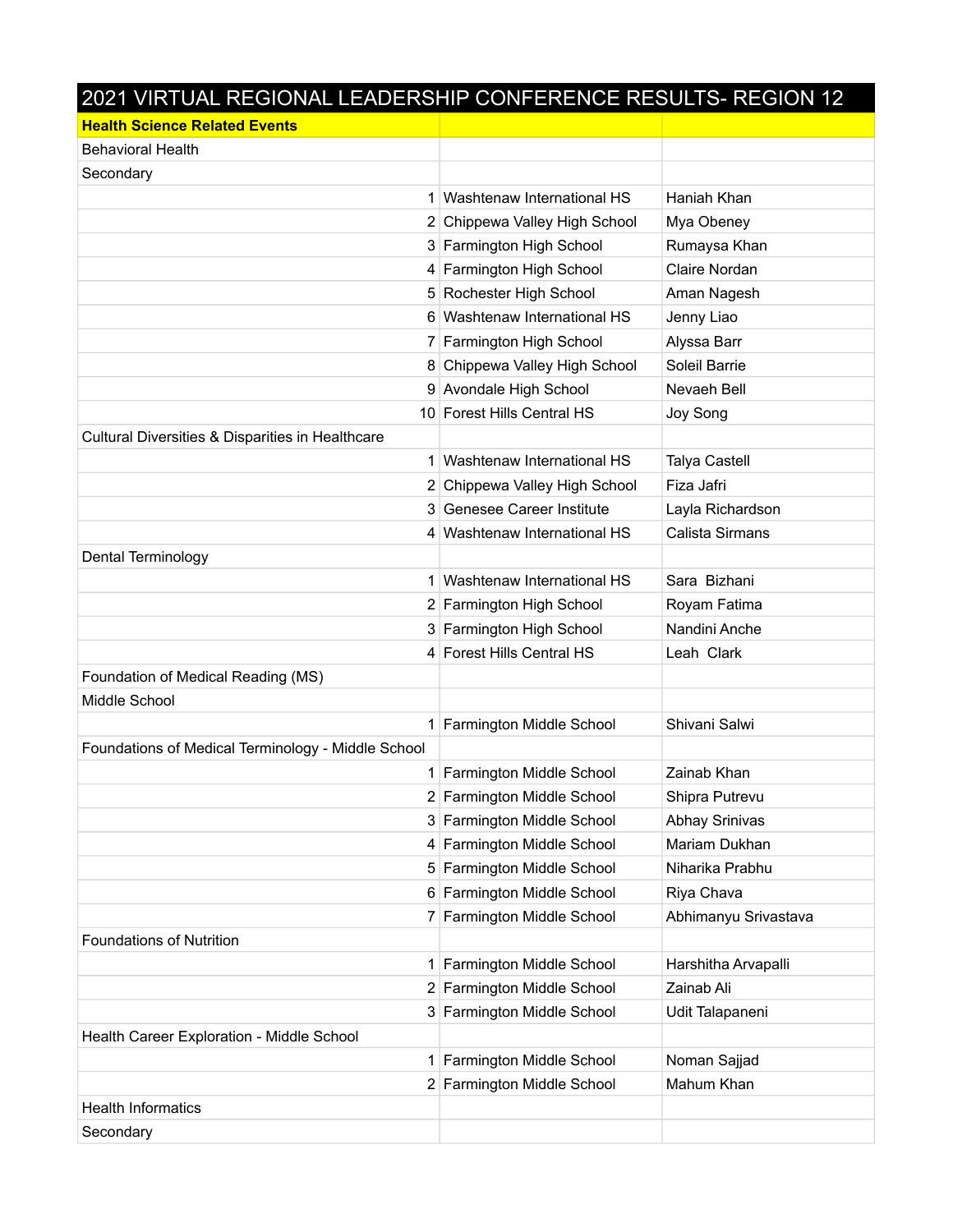|                                         | 1 Farmington High School      | Tejaswini Balla         |
|-----------------------------------------|-------------------------------|-------------------------|
|                                         | 2 Washtenaw International HS  | Zarrar Chauhdri         |
|                                         | 3 Washtenaw International HS  | <b>Bhavin Vulli</b>     |
|                                         | 4 Woodhaven High School/DCTC  | Skylar Dumond           |
|                                         | 5 Rochester High School       | Harin Kim               |
| Human Growth & Development              |                               |                         |
|                                         | 1 Washtenaw International HS  | <b>Hiba Ghias</b>       |
|                                         | 2 Avondale High School        | Sarah Siddiqui          |
|                                         | 3 Washtenaw International HS  | Jasmine Wisniewski      |
|                                         | 4 Washtenaw International HS  | Hye-won Yoo             |
|                                         | 5 Chippewa Valley High School | <b>Brooklyn Millsap</b> |
|                                         | 6 Forest Hills Central HS     | Cixian Yang             |
| Math for Health Careers - Middle School |                               |                         |
| Middle School                           |                               |                         |
|                                         | 1 Farmington Middle School    | Saanvi Agarwal          |
|                                         | 2 Farmington Middle School    | Adithya Sankar          |
|                                         | 3 Farmington Middle School    | Jeremy Perinpanayagam   |
|                                         | 4 Farmington Middle School    | Reekhav Shah            |
|                                         | 5 Farmington Middle School    | Ananya Sankar           |
| <b>Medical Law and Ethics</b>           |                               |                         |
| Secondary                               |                               |                         |
|                                         | 1 Washtenaw International HS  | Nitya Yerrapu           |
|                                         | 2 Washtenaw International HS  | Keira O'Connor          |
|                                         | 3 Chippewa Valley High School | <b>Trinity Traylor</b>  |
|                                         | 4 Farmington High School      | <b>Madison Scott</b>    |
|                                         | 5 Avondale High School        | Kavin Venkatesan        |
| <b>Medical Math</b>                     |                               |                         |
|                                         | 1 Farmington High School      | <b>Praneet Voleti</b>   |
|                                         | 2 Washtenaw International HS  | <b>Tobias Tang</b>      |
|                                         | 3 Chippewa Valley High School | Letizia Sifuentes       |
|                                         | 4 Forest Hills Central HS     | Lani Quach              |
|                                         | 5 Farmington High School      | Rayyan Ahmed            |
|                                         | 6 Avondale High School        | Rishabh Chandel         |
|                                         | 7 Chippewa Valley High School | Dante Gregorio          |
|                                         | 8 Farmington High School      | Diya Ramisetty          |
|                                         | 9 Henry Ford II High School   | Ehan Ahmed              |
|                                         | 10 Washtenaw International HS | Zainab Rehmathullah     |
| <b>Medical Reading</b>                  |                               |                         |
| 1.                                      | Genesee Career Institute      | Chyann Hill             |
|                                         | 2 Forest Hills Central HS     | Summer Wu               |
|                                         | 3 Avondale High School        | <b>Bianca Chandel</b>   |
|                                         | 4 Farmington High School      | Jivarjraj Alagusundaram |
|                                         | 5 Oakland Technical Center Nw | Samantha Atherton       |
| <b>Medical Spelling</b>                 |                               |                         |
|                                         |                               |                         |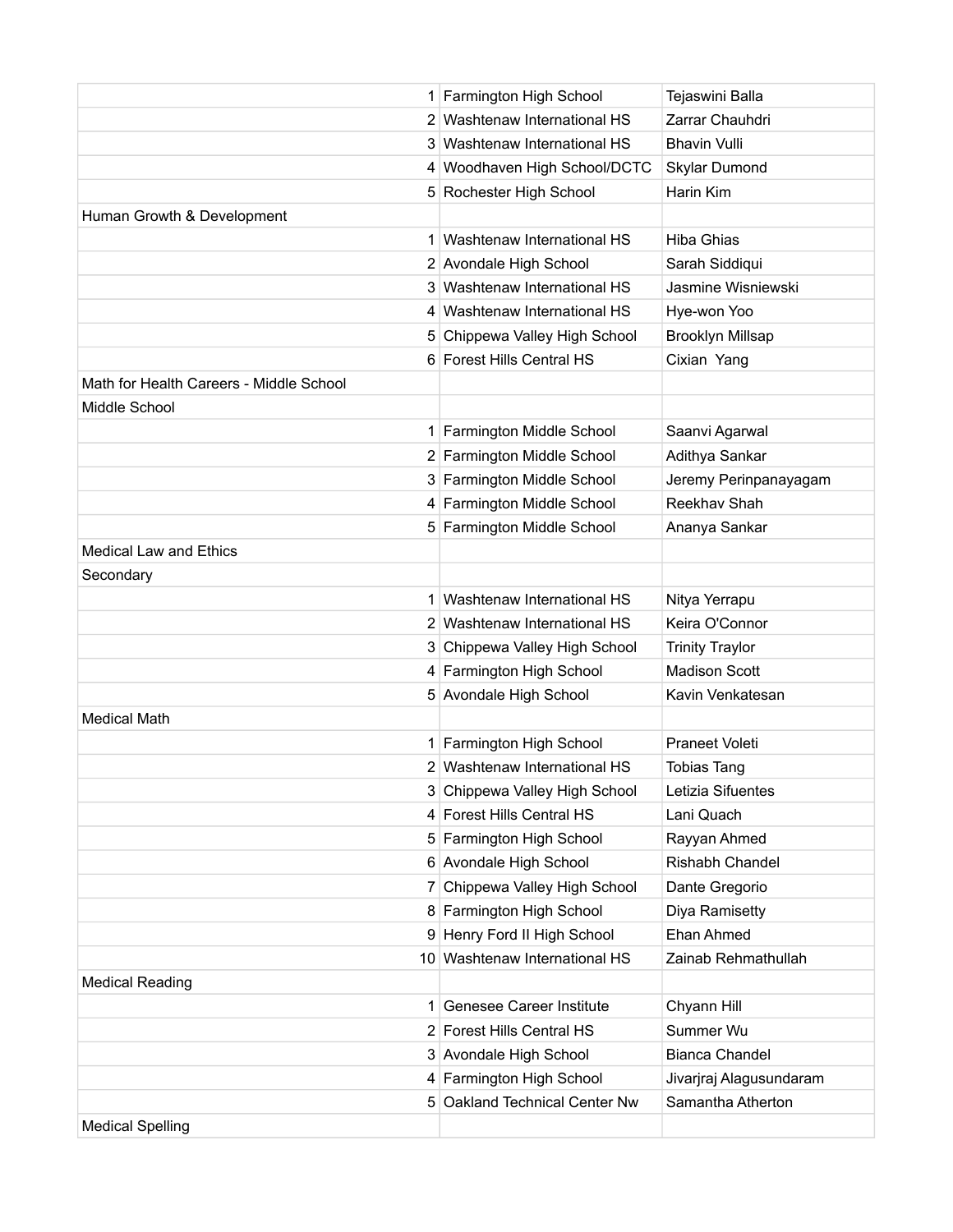|                            | 1 Washtenaw International HS   | Audra Halcomb          |
|----------------------------|--------------------------------|------------------------|
|                            | 2 Washtenaw International HS   | Anum Latif             |
|                            | 3 Rochester High School        | Sahana Macedo          |
| <b>Medical Terminology</b> |                                |                        |
|                            | 1 Chippewa Valley High School  | Mere Aziz              |
|                            | 2 Farmington High School       | Hrudya Kishore         |
|                            | 3 Forest Hills Central HS      | Sharanya Pastapur      |
|                            | 4 Henry Ford II High School    | Ritwin Cheriyan        |
|                            | 5 Henry Ford II High School    | <b>Rickie McNair</b>   |
|                            | 6 Rochester High School        | Hyejin Song            |
|                            | 7 Avondale High School         | Maha Bhatti            |
|                            | 8 Chippewa Valley High School  | Mansi Karia            |
|                            | 9 Farmington High School       | Katie McCown           |
|                            | 10 Farmington High School      | Carmen Peterson        |
| <b>Nutrition</b>           |                                |                        |
|                            | 1 Washtenaw International HS   | Jade Xu                |
|                            | 2 Farmington High School       | Amrita Renduchintala   |
|                            | 3 Farmington High School       | Yatin Bichala          |
|                            | 4 Farmington High School       | Madhumitha Rajaprakash |
|                            | 5 Chippewa Valley High School  | Maria Julie Restini    |
|                            | 6 Washtenaw International HS   | Anjalika Dandamudi     |
|                            | 7 Farmington High School       | <b>Emily Farhat</b>    |
|                            | 8 Farmington High School       | Eva Charles            |
|                            | 9 Farmington High School       | Nitya Sankar           |
|                            | 10 Farmington High School      | Sahasra Potla          |
| Pathophysiology            |                                |                        |
|                            | 1 Washtenaw International HS   | Diane Weber            |
|                            | 2 Farmington High School       | Nethrasri Aniburaj     |
|                            | 3 Chippewa Valley High School  | John Jeffers           |
|                            | 4 Chippewa Valley High School  | Amanda Doehr           |
|                            | 5 Farmington High School       | Syed Ahsan             |
|                            | 6 Washtenaw International HS   | Jenna Kafi             |
|                            | 7 Avondale High School         | Bryseida Rodriguez     |
|                            | 8 Farmington High School       | Abigail Meyer          |
|                            | 9 Chippewa Valley High School  | Addison Simpson        |
|                            | 10 Powers Catholic High School | Sophia Atendido        |
| Pharmacology               |                                |                        |
|                            | 1 Forest Hills Central HS      | Daphne Calin           |
|                            | 2 Farmington High School       | Lena Rose              |
|                            | 3 Farmington High School       | Sanjiv Seshan          |
|                            | 4 Farmington High School       | Mohammad Tanoli        |
|                            | 5 Powers Catholic High School  | Alanna Atendido        |
|                            | 6 Rochester High School        | Jerry Lin              |
|                            | 7 Chippewa Valley High School  | Angelina Stojanowski   |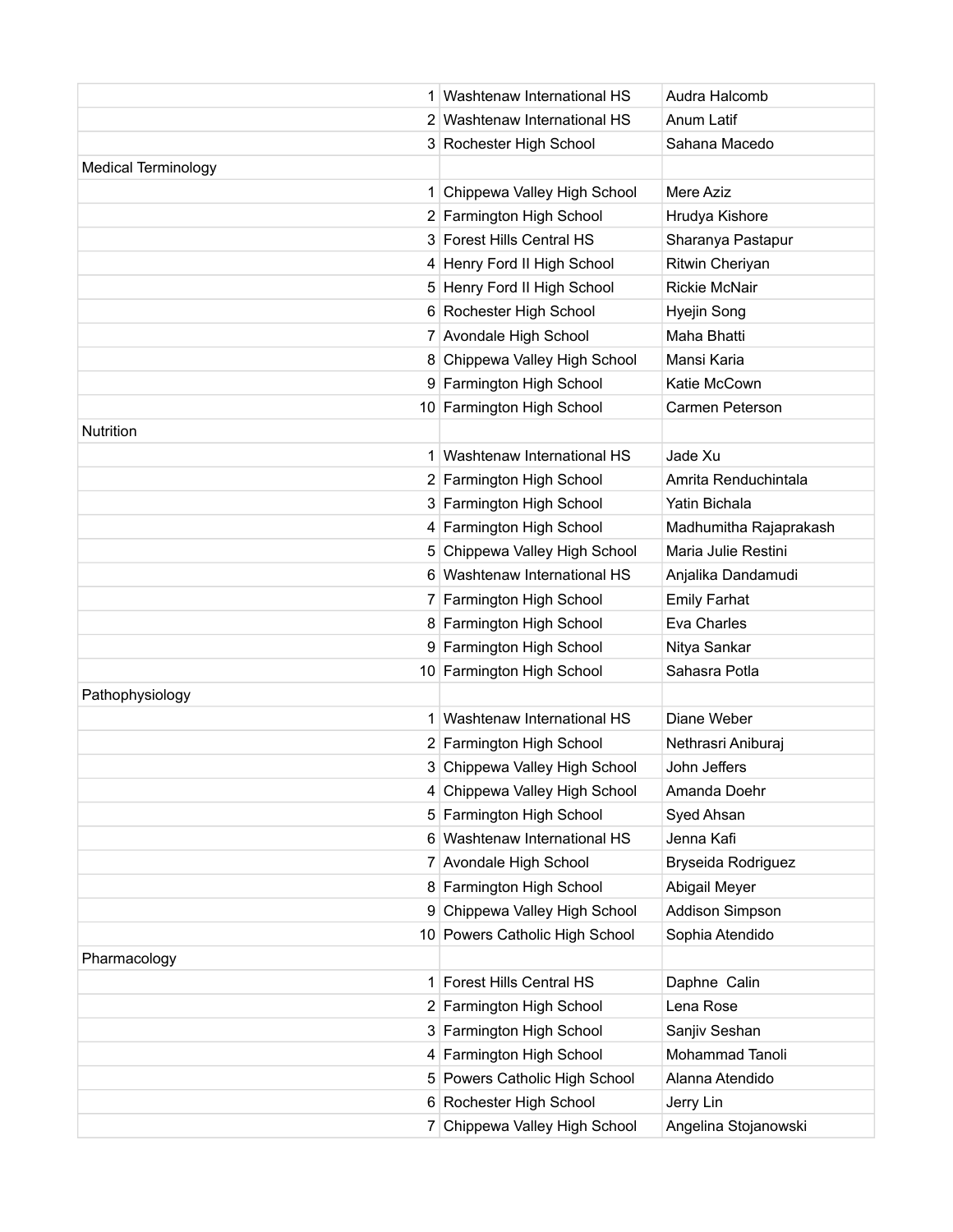|                                      | 8 Forest Hills Central HS     | Elyse Walker           |
|--------------------------------------|-------------------------------|------------------------|
|                                      | 9 Avondale High School        | Quentin Todd           |
|                                      | 10 Rochester High School      | Ayesha Imtiaz          |
| <b>Health Professions Events</b>     |                               |                        |
| <b>Biomedical Laboratory Science</b> |                               |                        |
|                                      | 1 Petoskey High School        | Marisa Hoover          |
|                                      | 2 Washtenaw International HS  | <b>Hiba Ansary</b>     |
|                                      | 3 Washtenaw International HS  | <b>Tushar Thoppae</b>  |
|                                      | 4 Washtenaw International HS  | Hiba Jaffer            |
| <b>Clinical Nursing</b>              |                               |                        |
|                                      | 1 Genesee Career Institute    | Madilynn Thornsberry   |
|                                      | 2 Chippewa Valley High School | Sarah Karras           |
|                                      | 3 Chippewa Valley High School | Kaiden Lutteke         |
|                                      | 4 Rochester High School       | Erielle Ocampo         |
|                                      | 5 Washtenaw International HS  | Hannah Hu              |
|                                      | 6 Genesee Career Institute    | Daniel Parkinson       |
|                                      | 7 Rochester High School       | Nanditha Veluthakkal   |
|                                      | 8 Avondale High School        | Kimberly Johnson       |
|                                      | 9 Avondale High School        | Alanee Zarco           |
|                                      | 10 Genesee Career Institute   | Makenzie Staffne       |
| <b>Dental Science</b>                |                               |                        |
|                                      | 1 Avondale High School        | <b>Tiara Sheko</b>     |
|                                      | 2 Woodhaven High School/DCTC  | Jenna Merolla          |
|                                      | 3 Woodhaven High School/DCTC  | Shelby Greenwood       |
|                                      | 4 Farmington High School      | Stephanie Amoako       |
| 5.                                   | Oakland Technical Center Nw   | <b>Madison Pearson</b> |
|                                      | 6 Rochester High School       | Grace Kwon             |
|                                      | 7 Washtenaw International HS  | Fatima Azam            |
| Home Health Aide                     |                               |                        |
|                                      | Rochester High School         | <b>Faith Park</b>      |
|                                      | 2 Rochester High School       | Angelrose Joseph       |
| <b>Medical Assisting</b>             |                               |                        |
| $\mathbf{1}$                         | Clare-Gladwin RESD            | Isabell Jones          |
|                                      | 2 Washtenaw International HS  | Zuha Danial            |
|                                      | 3 Avondale High School        | Addison Hullinger      |
|                                      | 4 Petoskey High School        | Soroya Kaminski        |
|                                      | 5 Clare-Gladwin RESD          | Alyssa Kanyo           |
|                                      | 6 Clare-Gladwin RESD          | <b>Riley Biermaker</b> |
| 7 <sup>1</sup>                       | Clare-Gladwin RESD            | Montana Jordan         |
| 8                                    | <b>Clare-Gladwin RESD</b>     | Samantha Vernetti      |
|                                      | 9 Rochester High School       | Hiya Shah              |
|                                      | 10 Clare-Gladwin RESD         | <b>Brennah Lubs</b>    |
| <b>Nursing Assisting</b>             |                               |                        |
|                                      | 1 Oakland Technical Center Nw | <b>Madilyn Stanley</b> |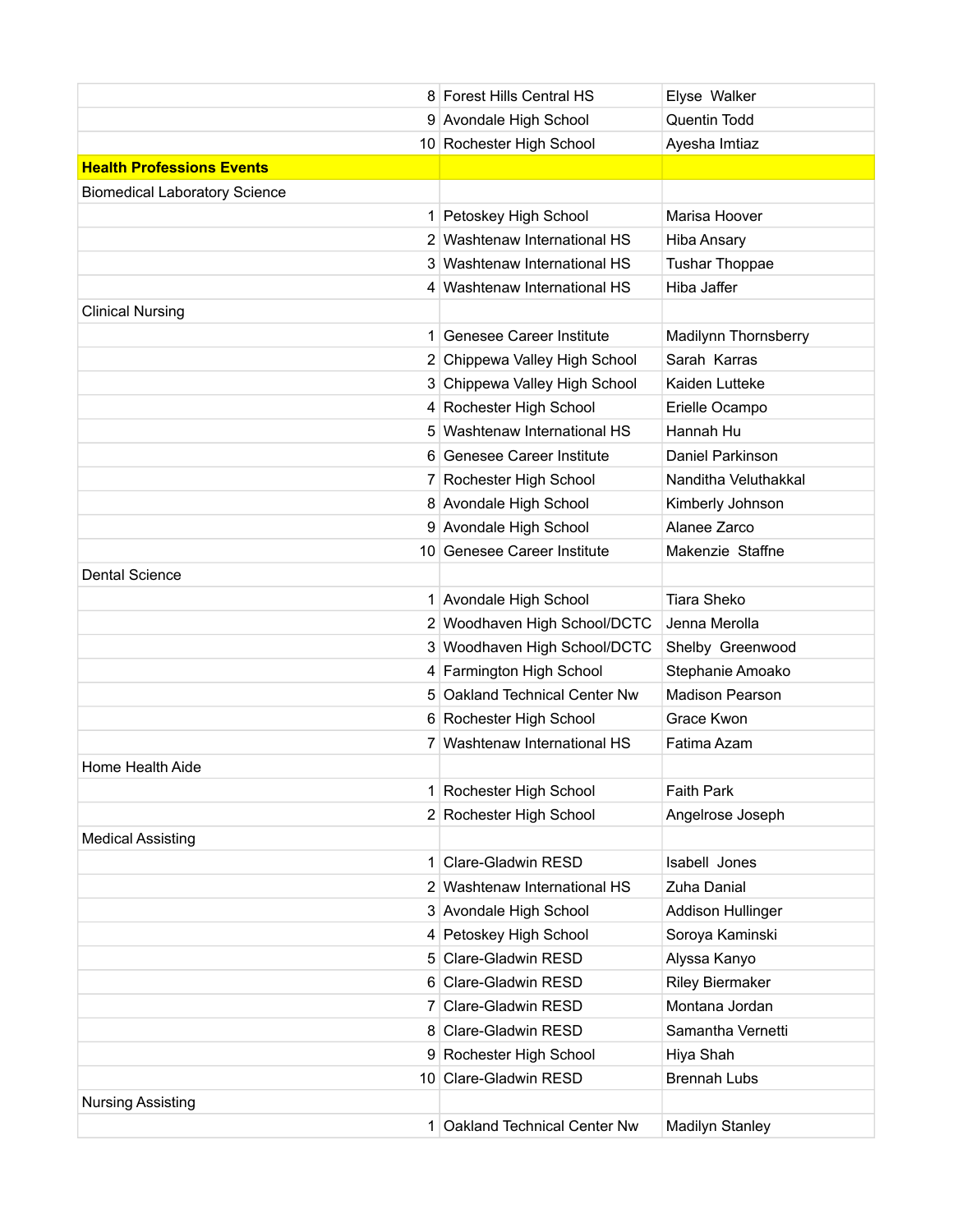|                           | 2 Oakland Technical Center Nw   | Jermecca Herring       |
|---------------------------|---------------------------------|------------------------|
|                           | 3 Oakland Technical Center Nw   | <b>Destiny Daniels</b> |
|                           | 4 Oakland Technical Center Nw   | Alyssa Diehl           |
|                           | 5 Oakland Technical Center Nw   | Cecelia Keech          |
|                           | 6 Oakland Technical Center Nw   | Alyssa Morris          |
|                           | 7 Oakland Technical Center Nw   | Heidi Kleinschmidt     |
|                           | 8 Genesee Career Institute      | Alyssa Lince           |
|                           | 9 Oakland Technical Center Nw   | Natalie Adcock         |
|                           | 10 Oakland Technical Center Nw  | Abby Hansen            |
| <b>Personal Care</b>      |                                 |                        |
|                           | 1 Oakland Technical Center Nw   | Makayla Combs          |
|                           | 2 Oakland Technical Center Nw   | Emma Eichbrecht        |
|                           | 3 Oakland Technical Center Nw   | Victoria Whitney       |
|                           | 4 Oakland Technical Center Nw   | Grace Young            |
| <b>Pharmacy Science</b>   |                                 |                        |
|                           | 1 Rochester High School         | Pranavi Gudi           |
|                           | 2 Oakland Technical Center Nw   | <b>Tessa Scholz</b>    |
|                           | 3 Farmington High School        | Iswaryya Manda         |
|                           | 4 Washtenaw International HS    | Aditya Sesham          |
|                           | 5 Chippewa Valley High School   | Mariann Metti          |
|                           | 6 Clare-Gladwin RESD            | Chloe Brown            |
|                           | 7 Clare-Gladwin RESD            | Jaiden Yats            |
|                           | 8 Clare-Gladwin RESD            | Sheila Larsen          |
|                           | 9 Clare-Gladwin RESD            | Carlee Collison        |
|                           | 10 Clare-Gladwin RESD           | <b>Anna Pitts</b>      |
| <b>Physical Therapy</b>   |                                 |                        |
| 1.                        | <b>Genesee Career Institute</b> | Grace McLavy           |
|                           | 2 Oakland Technical Center Nw   | Hannah Bland           |
| Sports Medicine           |                                 |                        |
|                           | 1 Genesee Career Institute      | Kennedy Hummel         |
|                           | 2 Powers Catholic High School   | Georgia Brewer         |
|                           | 3 Genesee Career Institute      | Kielin Thompson        |
|                           | 4 Oakland Technical Center Nw   | <b>Brennan Morales</b> |
|                           | 5 Genesee Career Institute      | Samantha Jarbou        |
| 6.                        | <b>Genesee Career Institute</b> | Amr Khirfan            |
|                           | 7 Genesee Career Institute      | Annie Petiprin         |
|                           | 8 Genesee Career Institute      | Remiel Odom            |
|                           | 9 Genesee Career Institute      | Carson Tiemann         |
|                           | 10 Rochester High School        | Shivani Ramakrishnan   |
| <b>Veterinary Science</b> |                                 |                        |
|                           | Washtenaw International HS      | Ella Jansen            |
|                           | 2 Farmington High School        | Sydney Chap            |
|                           | 3 Farmington High School        | Venetia Chap           |
|                           | 4 Henry Ford II High School     | Alex Melchoir          |
|                           |                                 |                        |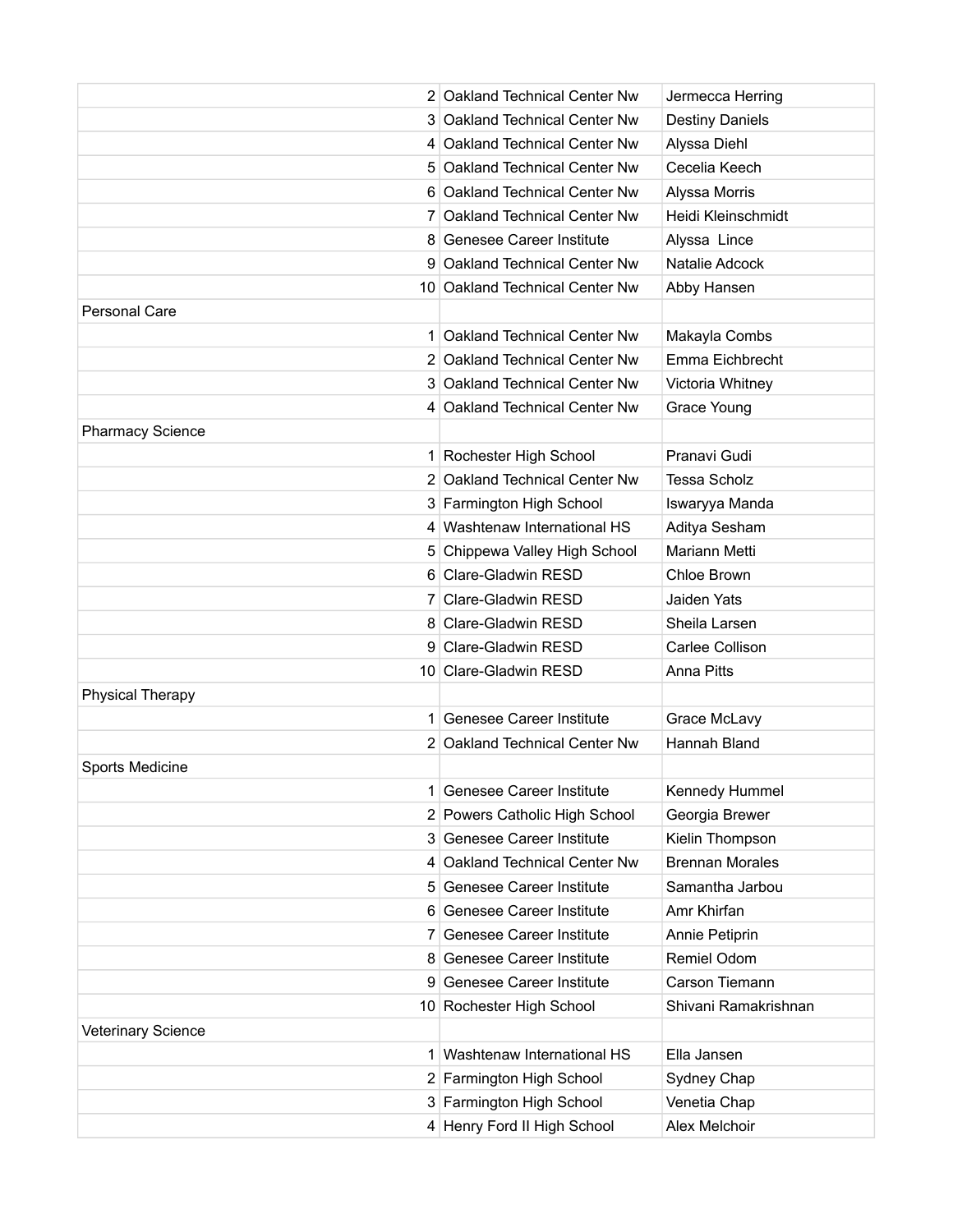| <b>Emergency Preparedness Events</b>        |                               |                           |
|---------------------------------------------|-------------------------------|---------------------------|
| <b>CERT Skills</b>                          |                               |                           |
|                                             | 1 Oakland Technical Center Nw | Jacob Wiegers             |
|                                             | 1 Oakland Technical Center Nw | Ryan Martindale           |
|                                             | 2 Rochester High School       | <b>Ronak Parikh</b>       |
|                                             | 2 Rochester High School       | Devan Seth                |
| <b>CPR/First Aid</b>                        |                               |                           |
|                                             | 1 Chippewa Valley High School | <b>Autumn Fried</b>       |
|                                             | Chippewa Valley High School   | Savannah Nseir            |
|                                             | 2 Petoskey High School        | Sophie Vincent            |
|                                             | 2 Petoskey High School        | Savannah Cronce           |
|                                             | 3 Clare-Gladwin RESD          | MaryRose Sapp             |
|                                             | 3 Clare-Gladwin RESD          | Alexia Flansburgh         |
|                                             | 4 Clare-Gladwin RESD          | Graciela Gonzalez         |
|                                             | 4 Clare-Gladwin RESD          | Kaylin Noll               |
|                                             | 5 Clare-Gladwin RESD          | <b>Madison Ellis</b>      |
|                                             | 5 Clare-Gladwin RESD          | Kay Burmeister            |
|                                             | 6 Clare-Gladwin RESD          | Amaris Joseph             |
|                                             | 6 Clare-Gladwin RESD          | <b>Bailey Biermaker</b>   |
|                                             | 7 Clare-Gladwin RESD          | Seth Jackson              |
|                                             | 7 Clare-Gladwin RESD          | Kaitlin Best              |
|                                             | 8 Genesee Career Institute    | Kyleigh Kilgore           |
|                                             | 8 Genesee Career Institute    | Madison Emmerton          |
|                                             | 9 Oakland Technical Center Nw | Lilli Almas               |
|                                             | 9 Oakland Technical Center Nw | Alexis Kean Mockeridge    |
|                                             | 10 Clare-Gladwin RESD         | Jazzmine Sharrow          |
|                                             | 10 Clare-Gladwin RESD         | Dominic Krabill           |
| <b>Emergency Medical Technician</b>         |                               |                           |
|                                             | 1 Genesee Career Institute    | <b>Destiny Wicks</b>      |
|                                             | 1 Genesee Career Institute    | Makenna Glynn             |
|                                             | 2 Genesee Career Institute    | Caleigh Greenway          |
|                                             | 2 Genesee Career Institute    | Emma Smith                |
| Epidemiology                                |                               |                           |
|                                             | 1 Washtenaw International HS  | Harshini Anand            |
|                                             | 2 Forest Hills Central HS     | Nicolas Fernandez         |
|                                             | 3 Farmington High School      | <b>Hammad Tanoli</b>      |
|                                             | 4 Farmington High School      | Ammar Ahmed               |
|                                             | 5 Rochester High School       | Anna Bochenek             |
|                                             | 6 Washtenaw International HS  | Abdarrahman Akhilurrahman |
| $\mathbf{7}$                                | Rochester High School         | Taha Maqsood              |
| Life Threatening Situations - Middle School |                               |                           |
| Middle School                               |                               |                           |
|                                             | 1 Farmington Middle School    | Nisha Immadisetty         |
|                                             | 2 Farmington Middle School    | Sebastian Ibrahim         |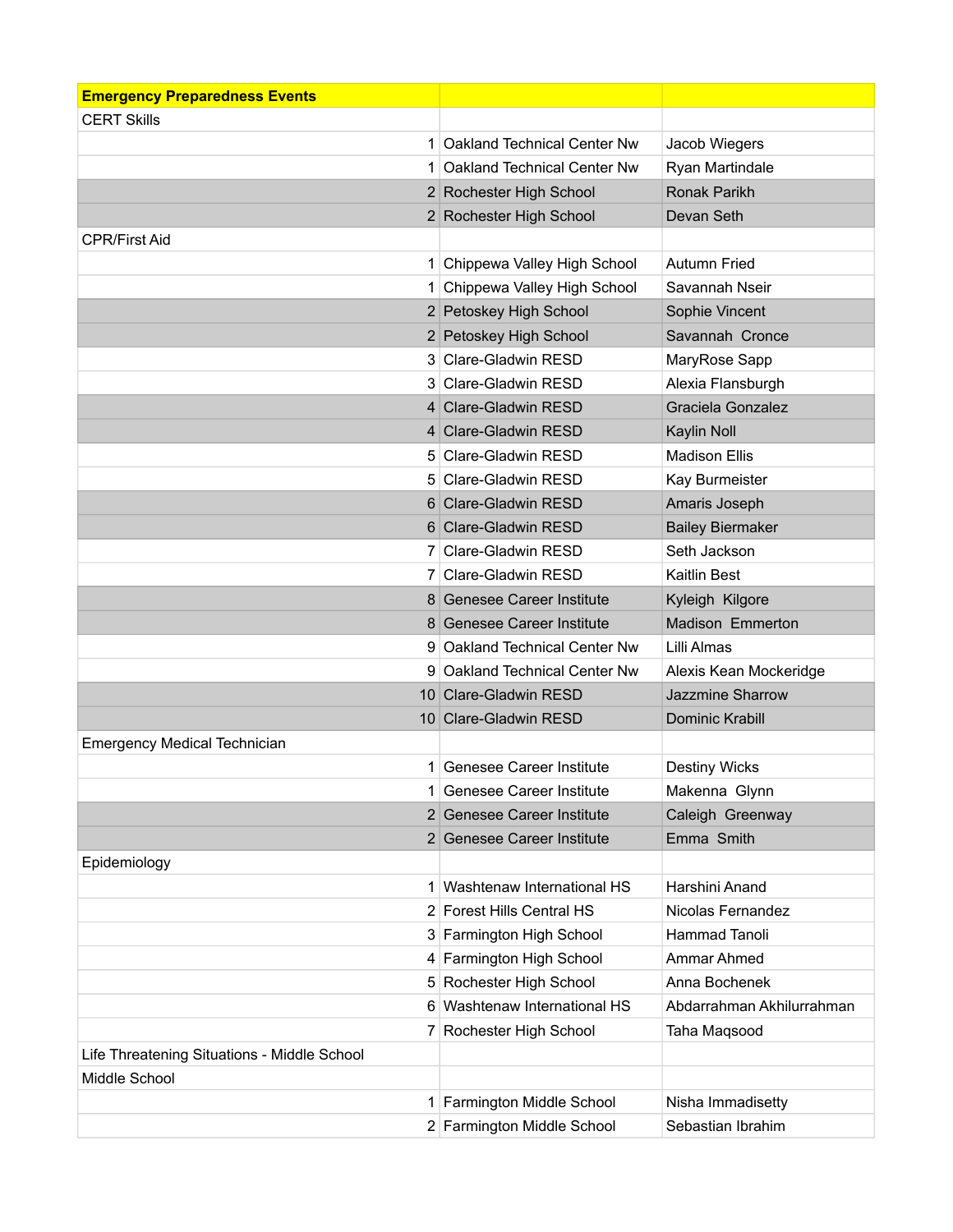|                                              | 3 Farmington Middle School   | <b>Brooklynn Beatty</b>     |
|----------------------------------------------|------------------------------|-----------------------------|
|                                              | 4 Washtenaw International HS | Natalie Bee                 |
|                                              | 5 Washtenaw International HS | Kira Hopgood                |
| <b>MRC Partnership</b>                       |                              |                             |
| Secondary                                    |                              |                             |
|                                              | 1 Farmington High School     | Preya Patel                 |
|                                              | 1 Farmington High School     | Prachi Tilwankar            |
| <b>Public Health</b>                         |                              |                             |
|                                              | 1 Rochester High School      | Jean Yu                     |
|                                              | 1 Rochester High School      | Shawna Lee                  |
|                                              | 1 Rochester High School      | Nawaz Qadri                 |
| 1 <sup>1</sup>                               | Rochester High School        | Amina Haq                   |
| 1 <sup>1</sup>                               | Rochester High School        | <b>Salman Mallick</b>       |
| 1 <sup>1</sup>                               | Rochester High School        | Sanya Gupta                 |
|                                              | 2 Washtenaw International HS | Vaishnavi Attili            |
|                                              | 2 Washtenaw International HS | Navya Yerrapu               |
|                                              | 2 Washtenaw International HS | Grace Song                  |
| <b>Leadership Events</b>                     |                              |                             |
| Extemporaneous Health Poster - Middle School |                              |                             |
| Middle School                                |                              |                             |
|                                              | 1 Farmington Middle School   | Samiha Punjala              |
| <b>Extemporaneous Writing</b>                |                              |                             |
| Secondary                                    |                              |                             |
| 1 <sup>1</sup>                               | Oakland Technical Center Nw  | <b>Courtney Cotter</b>      |
|                                              | 2 Henry Ford II High School  | Josef Gojcaj                |
|                                              | 3 Henry Ford II High School  | Elizabeth Schneider         |
|                                              | 4 Henry Ford II High School  | Iliriana Gjelaj             |
|                                              | 5 Henry Ford II High School  | Shaelyn Minor               |
|                                              | 6 Genesee Career Institute   | Ashley Averill-Hagermeister |
| Health Career Photography                    |                              |                             |
|                                              | 1 Woodhaven High School/DCTC | <b>Chloe Smith</b>          |
| <b>Healthy Lifestyle</b>                     |                              |                             |
|                                              | 1 Avondale High School       | Alisha Gul                  |
|                                              | 2 Farmington High School     | Farah Shakir                |
| 3                                            | Washtenaw International HS   | Karthik Sure                |
|                                              | 4 Rochester High School      | Tanisha Shah                |
|                                              | 5 Genesee Career Institute   | Elise Wesley                |
| Healthy Lifestyles - Middle School           |                              |                             |
| Middle School                                |                              |                             |
| $\mathbf{1}$                                 | Farmington Middle School     | Samantha Karoub             |
| <b>Job Seeking Skills</b>                    |                              |                             |
| Secondary                                    |                              |                             |
| 1                                            | Rochester High School        | Paige Wilusz                |
| <b>Prepared Speaking</b>                     |                              |                             |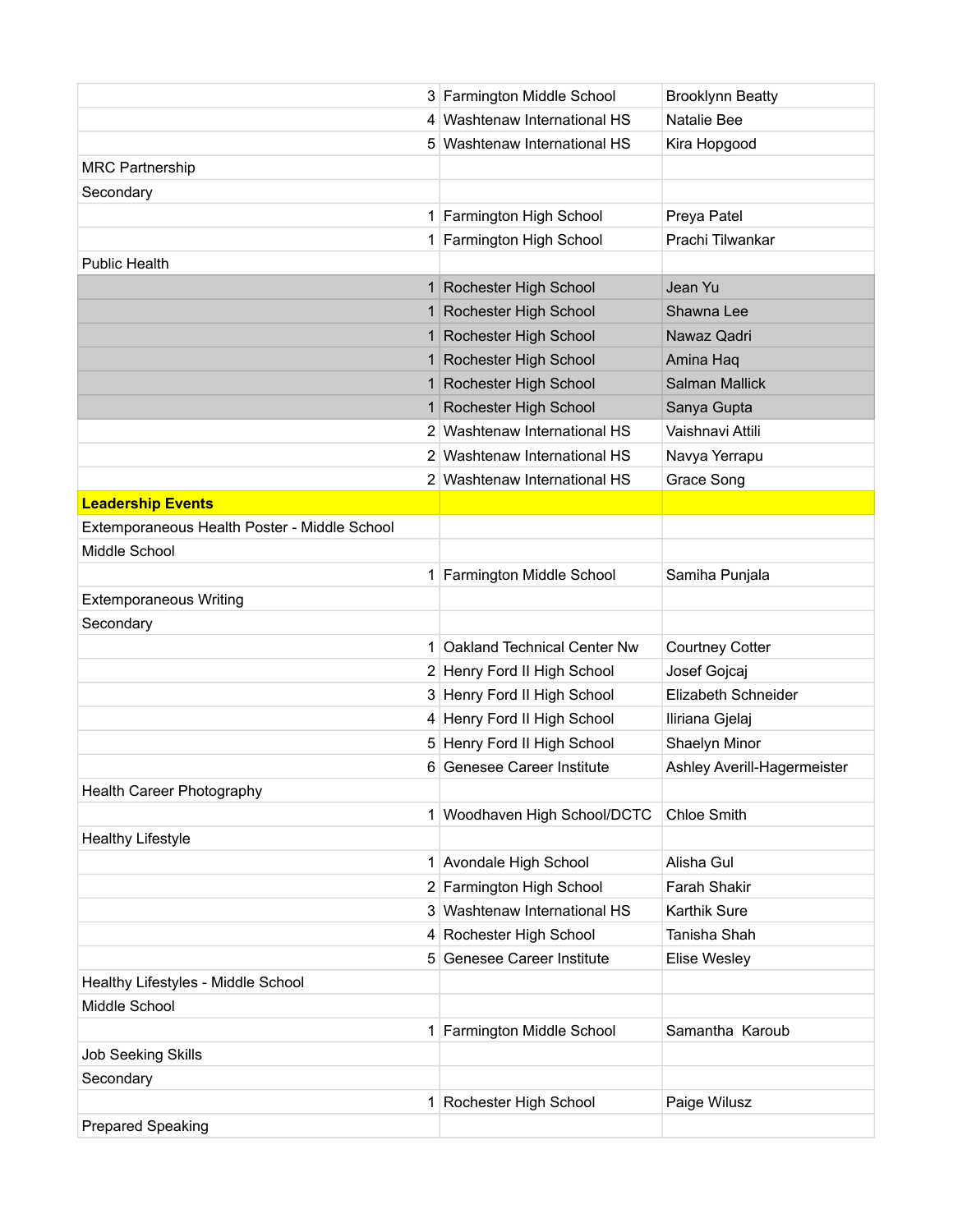|                                            | 1 Farmington High School      | Zainab Ahmed            |
|--------------------------------------------|-------------------------------|-------------------------|
|                                            | 2 Avondale High School        | Anish Jain              |
|                                            | 3 Farmington High School      | Pranavi Jarugula        |
|                                            | 4 Farmington High School      | Tanishka Bhadri         |
|                                            | 5 Henry Ford II High School   | Jessica Mckee           |
| Prepared Speaking - Middle School          |                               |                         |
| Middle School                              |                               |                         |
|                                            | 1 Farmington Middle School    | Saanvi Khare            |
|                                            | 1 Farmington Middle School    | Dev Dani                |
| Researched Persuasive Writing and Speaking |                               |                         |
| Secondary                                  |                               |                         |
|                                            | 1 Powers Catholic High School | Chloe Donlan            |
|                                            | 2 Henry Ford II High School   | Danielle Depakakibo     |
|                                            | 3 Farmington High School      | Subhashreya Aravabhumi  |
|                                            | 4 Oakland Technical Center Nw | <b>Madison Tarket</b>   |
|                                            | 5 Farmington High School      | Ria Velvadapu           |
|                                            | 6 Henry Ford II High School   | Sherin Rajumon          |
|                                            | 7 Farmington High School      | Rida Fayyaz             |
|                                            | 8 Genesee Career Institute    | Kathleen Ferguson       |
|                                            | 9 Farmington High School      | Nuha Maryam Abdul Malik |
| <b>Research Poster</b>                     |                               |                         |
|                                            | 1 Farmington High School      | Sarah Weber             |
|                                            | 2 Farmington High School      | Heavyn Craft            |
|                                            | 3 Farmington High School      | Abigail Dafinescu       |
|                                            | 4 Henry Ford II High School   | Alexandria Jarbo        |
| <b>Teamwork Events</b>                     |                               |                         |
| <b>Biomedical Debate</b>                   |                               |                         |
|                                            | 1 Rochester High School       | Ishaan Kumar            |
|                                            | 1 Rochester High School       | Sidesh Devaradjay       |
|                                            | 1 Rochester High School       | <b>Michael Ross</b>     |
|                                            | 1 Rochester High School       | Rami Mahdi              |
|                                            | 2 Farmington High School      | Muaaz Khan              |
|                                            | 2 Farmington High School      | Sohan Pinnamaraju       |
|                                            | 2 Farmington High School      | Mara Costea             |
|                                            | 2 Farmington High School      | Pranav Tammineedi       |
| <b>Community Awareness</b>                 |                               |                         |
|                                            | 1 Farmington High School      | Amy Pan                 |
|                                            | 1 Farmington High School      | Srihitha Nimmagadda     |
| 1 <sup>1</sup>                             | Farmington High School        | Amatullah Poonawala     |
|                                            | 2 Rochester High School       | Plackattu Mariam        |
|                                            | 2 Rochester High School       | Angela Ephrem           |
| <b>Creative Problem Solving</b>            |                               |                         |
|                                            | 1 Farmington High School      | Sumayya Yazdani         |
|                                            | 1 Farmington High School      | Avnee Jain              |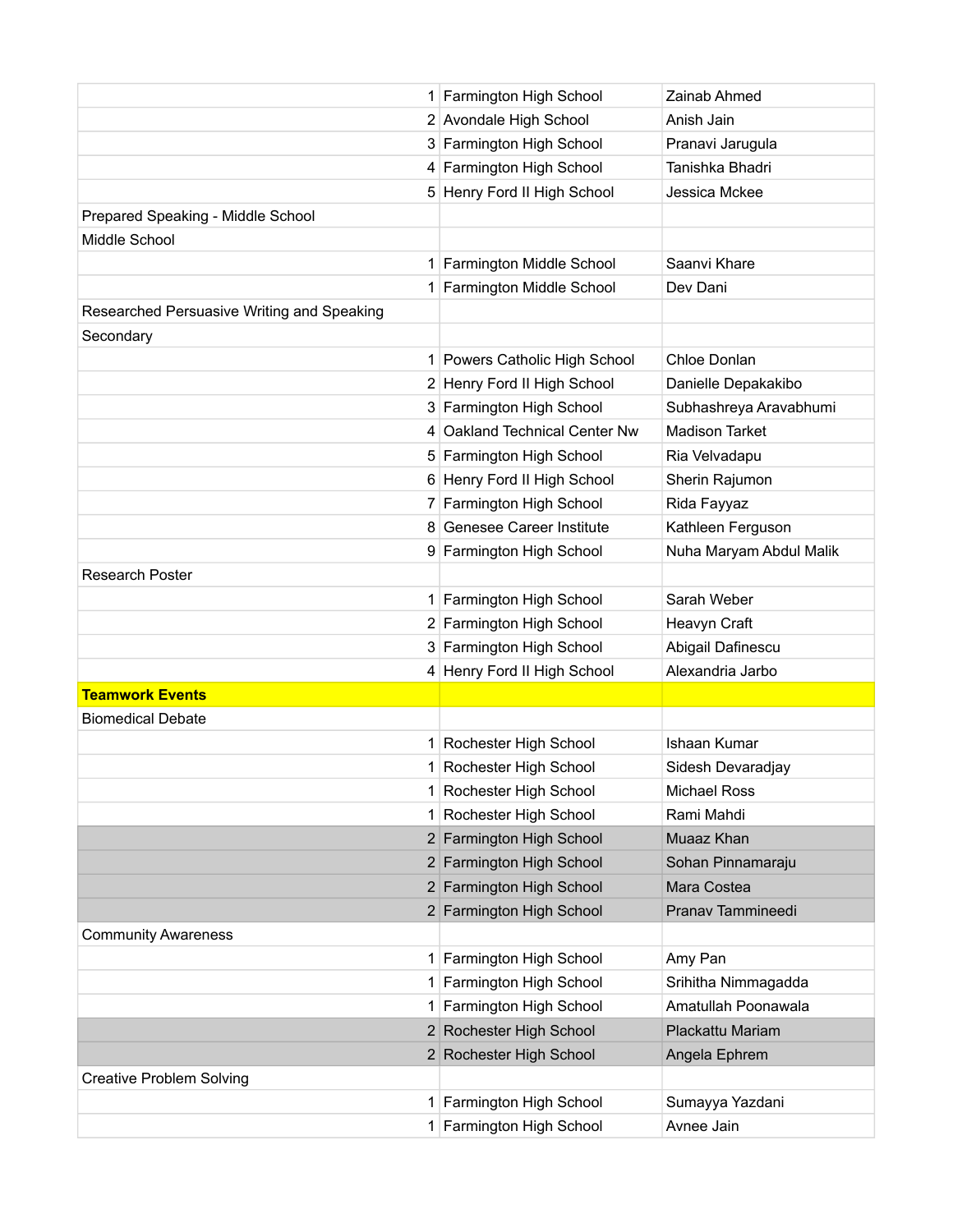|                              | 1 Farmington High School     | Grisham Halapeti     |
|------------------------------|------------------------------|----------------------|
|                              | 2 Forest Hills Central HS    | Arpita Das           |
|                              | 2 Forest Hills Central HS    | Melinda Xu           |
|                              | 2 Forest Hills Central HS    | Jiya Patel           |
|                              | 2 Forest Hills Central HS    | Eva Harshman         |
| <b>Forensic Science</b>      |                              |                      |
|                              | 1 Washtenaw International HS | Aurelie Atowo        |
|                              | 1 Washtenaw International HS | Sanali Rajapaksa     |
|                              | 2 Washtenaw International HS | Krista Alexander     |
|                              | 2 Washtenaw International HS | Rija Bari            |
|                              | 3 Farmington High School     | Alpana Rajagopal     |
|                              | 3 Farmington High School     | Mariam Safirta       |
|                              | 4 Farmington High School     | Shruthika Ganesh     |
|                              | 4 Farmington High School     | Geeta Vemuri         |
|                              | 5 Farmington High School     | Sai Hasini Bhogi     |
|                              | 5 Farmington High School     | Charmi Yakkanti      |
|                              | 6 Genesee Career Institute   | Sydney D'Alimonte    |
|                              | 6 Genesee Career Institute   | Olivia Crandall      |
|                              | 7 Genesee Career Institute   | Iris Hanni           |
|                              | 7 Genesee Career Institute   | <b>Molly Maier</b>   |
|                              | 8 Washtenaw International HS | Vidula Ravindran     |
|                              | 8 Washtenaw International HS | Agastya Paligaram    |
|                              | 9 Genesee Career Institute   | Jennifer Brush       |
|                              | 9 Genesee Career Institute   | Evelyn Delauter      |
|                              | 10 Genesee Career Institute  | <b>Abigail Hall</b>  |
|                              | 10 Genesee Career Institute  | Rachael Ream         |
| <b>Health Career Display</b> |                              |                      |
|                              | 1 Henry Ford II High School  | Natalia Dycha        |
|                              | 1 Henry Ford II High School  | Raegan Spear         |
|                              | 2 Henry Ford II High School  | Joshua Kuruvilla     |
|                              | 2 Henry Ford II High School  | Rachel Samson        |
|                              | 3 Rochester High School      | <b>Marion Brumer</b> |
|                              | 3 Rochester High School      | Zach Olson           |
|                              | 4 Henry Ford II High School  | <b>Ashley Leduc</b>  |
|                              | 4 Henry Ford II High School  | Maryn Stewart        |
|                              | 5 Henry Ford II High School  | Grace Singh          |
|                              | 5 Henry Ford II High School  | Jaslynn Pham         |
|                              | 6 Farmington High School     | Sophia Palma         |
|                              | 6 Farmington High School     | Kelsey McDonald      |
|                              | 7 Henry Ford II High School  | Sara Bregu           |
|                              | 7 Henry Ford II High School  | Lily Medley          |
|                              | 8 Genesee Career Institute   | Genavieve Cooper     |
|                              | 8 Genesee Career Institute   | <b>Rylee Coxon</b>   |
|                              | 9 Genesee Career Institute   | Graceyn Stratman     |